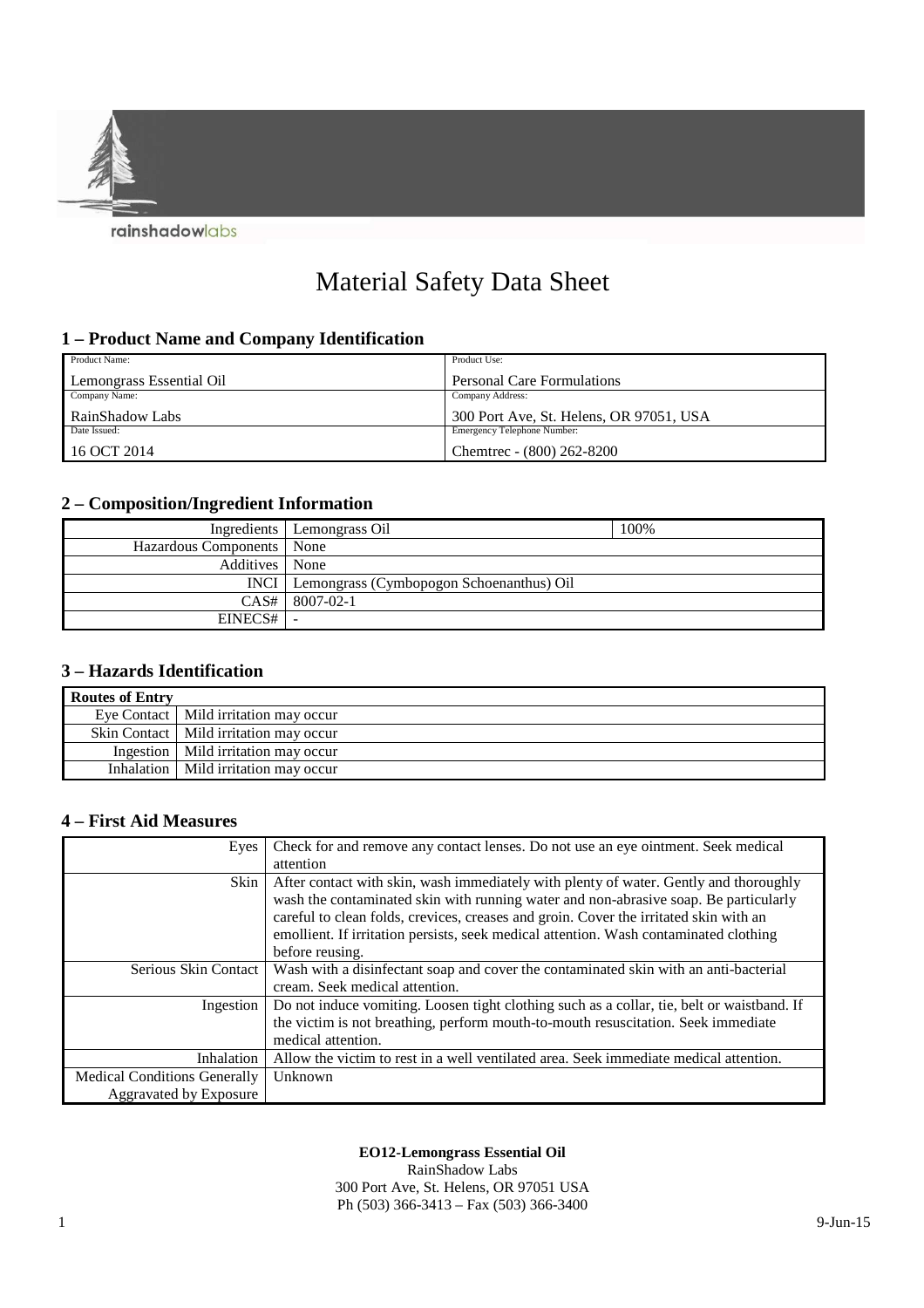### **5 – Fire Fighting Measures**

| Flash Point (Method Used)       | $71^{\circ}$ C (Closed Cup)                                                             |
|---------------------------------|-----------------------------------------------------------------------------------------|
| <b>Flammable Limits</b>         |                                                                                         |
| <b>LEL</b>                      | Not Established                                                                         |
| <b>UEL</b>                      | Not Established                                                                         |
| <b>Extinguishing Media</b>      | Dry Chemical, Carbon Dioxide, Fog, Foam                                                 |
| Special Firefighting Procedures | Cool containers exposed to flame with water jet spray. Limit the spread of oil. Use air |
|                                 | supplied equipment for fighting interior fires.                                         |
| Unusual Fire & Explosion        | None.                                                                                   |
| Hazards                         |                                                                                         |

# **6 – Accidental Release Measures (Steps for Spills)**

| Methods for Cleaning Up | Absorb onto an inert, absorbent substrate and sweep up. Wash area with soap and water. |
|-------------------------|----------------------------------------------------------------------------------------|

## **7 – Handling and Storage**

| <b>Handling</b>                                         |                                                                                                                                                                                                                                                                                                                                          |
|---------------------------------------------------------|------------------------------------------------------------------------------------------------------------------------------------------------------------------------------------------------------------------------------------------------------------------------------------------------------------------------------------------|
| Safe Handling                                           | Keep away from heat. Keep away from sources of ignition. Ground all equipment<br>containing material. Do not breathe gas/fumes/vapor/spray. In case of insufficient<br>ventilation, wear suitable respiratory equipment If you feel unwell, seek medical<br>attention and show the label when possible. Avoid contact with skin and eyes |
| <b>Storage</b>                                          |                                                                                                                                                                                                                                                                                                                                          |
| <b>Requirements for Storage Areas</b><br>and Containers | Flammable materials should be stored in a separate safety storage cabinet or room. Keep<br>away from heat. Keep away from sources of ignition. Keep container tightly closed.<br>Keep in a cool, well-ventilated place. Ground all equipment containing material. Keep<br>container dry. Keep in a cool place.                           |

## **8 – Exposure Control/Personal Protection**

| Eye                   | Safety glasses should be worn.                                                    |
|-----------------------|-----------------------------------------------------------------------------------|
| Skin/Body             | Gloves should be worn.                                                            |
| Respiratory           | Not needed under normal conditions of use. Use adequate ventilation or NIOSH-     |
|                       | approved respiratory devices if heating product.                                  |
| Ventilation           | A mechanical exhaust/ventilation or fume collection system is recommended         |
| Other                 | Evaluate need based on application. Slip proof shoes may be worn where spills may |
|                       | occur.                                                                            |
| Work/Hygiene Practice | Normal work and hygiene practices for handling non-hazardous liquid material.     |

# **9 – Physical and Chemical Properties**

| <b>Physical State</b>            | Liquid                 |
|----------------------------------|------------------------|
| Color                            | Orange to Brownish-red |
| Odor                             | Strong                 |
| Vapor Pressure (mm Hg)           | N/A                    |
| Vapor Density ( $AIR = 1$ )      | N/A                    |
| <b>Boiling Point</b>             | N/A                    |
| <b>Auto Ignition Temperature</b> | $>200^{\circ}$ C       |
| Specific Gravity ( $H_20 = 1$ )  | 0.895                  |
| Solubility in Water              | Insoluble              |

# **EO12-Lemongrass Essential Oil**

RainShadow Labs 300 Port Ave, St. Helens, OR 97051 USA Ph (503) 366-3413 – Fax (503) 366-3400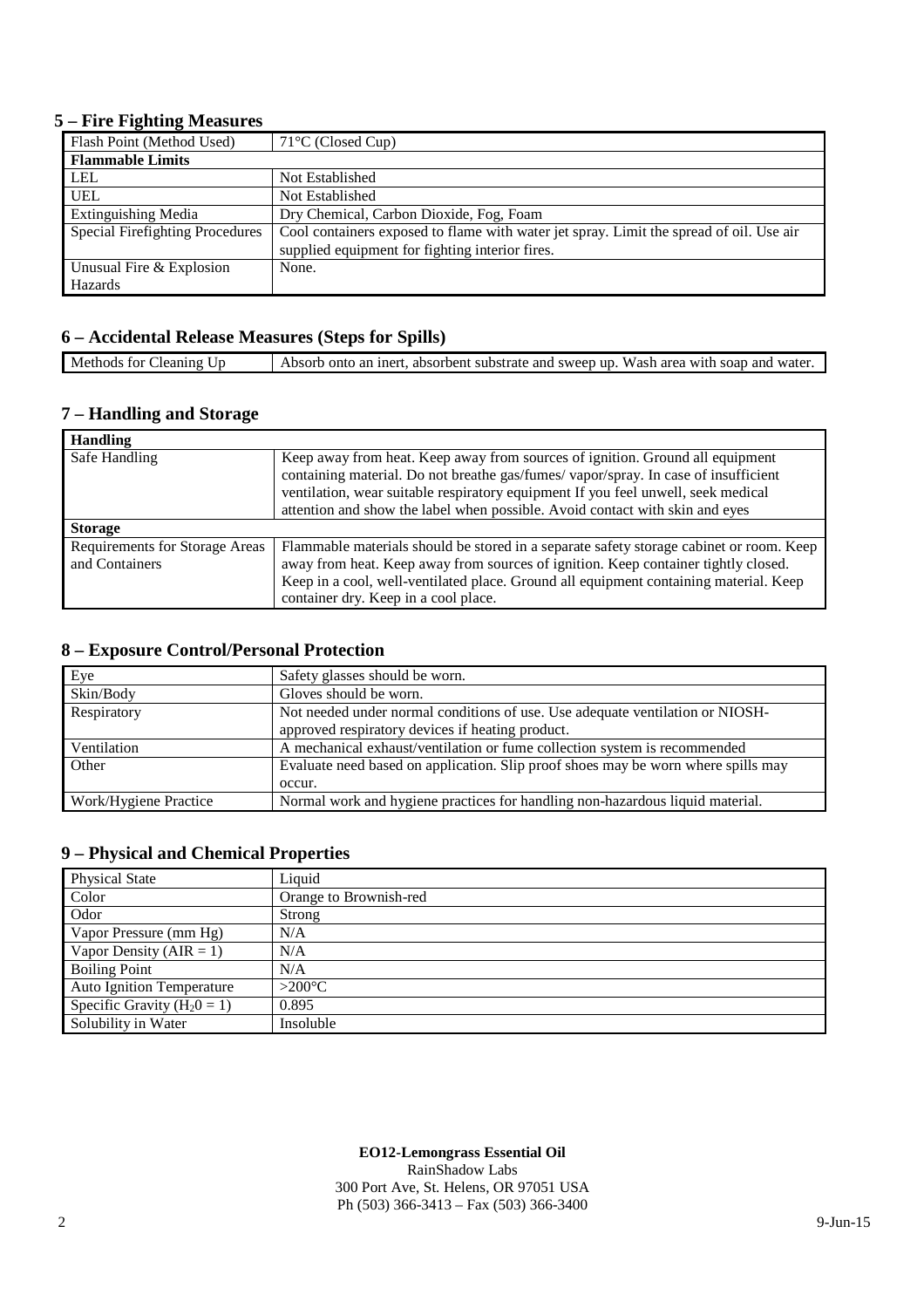### **10 – Stability and Reactivity**

| Stability                     | Stable         |
|-------------------------------|----------------|
| Incompatibility (Materials to | None           |
| Avoid)                        |                |
| Conditions to Avoid           | None           |
| Hazardous Decomposition or    | N/A            |
| <b>Byproducts</b>             |                |
| Hazardous Polymerization      | Will not occur |

#### **11 – Toxicological Information**

| Human Exposure Tests                | Not Established                                                                            |
|-------------------------------------|--------------------------------------------------------------------------------------------|
| Threshold Limit Value               | Not Established                                                                            |
| <b>Medical Conditions Generally</b> | Very hazardous in case of ingestion, of inhalation. Hazardous in case of skin contact      |
| <b>Aggravated by Exposure</b>       | (irritant). Slightly hazardous in case of skin contact (permeator). The substance is toxic |
|                                     | to lungs, mucous membranes.                                                                |
| Irritancy                           | Skin: Not expected to be an irritant                                                       |
|                                     | Eyes: Not expected to be an irritant                                                       |
| Carcinogenicity:                    | None                                                                                       |

### **12 – Ecological Information**

| Biodegradation            | Possibly hazardous short term degradation products are not likely. However, long term |
|---------------------------|---------------------------------------------------------------------------------------|
|                           | degradation products may arise.                                                       |
| <b>Fish Toxicity</b>      | Not Established                                                                       |
| <b>Bacterial Toxicity</b> | Not Established                                                                       |

### **13 – Disposal Considerations**

| Waste<br>Disposal<br>Methods | state and federal regulations.<br>. Dispose of according to local.<br>t into sewer lines.<br>: put<br>Do not |
|------------------------------|--------------------------------------------------------------------------------------------------------------|
|                              |                                                                                                              |

#### **14 – Transportation Information**

| DOT Classification | Not a DOT controlled material (USA)          |
|--------------------|----------------------------------------------|
|                    | Not classified as a dangerous substance      |
|                    | Not classified under IMDG or ADR regulations |
| Class/Division     | Not Restricted                               |

### **15 – Regulatory Information**

Federal and State Regulations: TSCA 8(b) inventory: Lemongrass oil Other Regulations: OSHA: Hazardous by definition of Hazard Communication Standard (29 CFR 1910.1200). Other Classifications: WHMIS (Canada): CLASS B-3: Combustible liquid with a flash point between 37.8°C (100°F) and 93.3°C (200°F). CLASS D-2A: Material causing other toxic effects (VERY TOXIC). DSCL (EEC): R38- Irritating to skin. R41- Risk of serious damage to eyes. HMIS (U.S.A.): Health Hazard: 2 Fire Hazard: 2 Reactivity: 0 Personal Protection: h National Fire Protection Association (U.S.A.): Health: 2 Flammability: 2

> **EO12-Lemongrass Essential Oil**  RainShadow Labs 300 Port Ave, St. Helens, OR 97051 USA Ph (503) 366-3413 – Fax (503) 366-3400